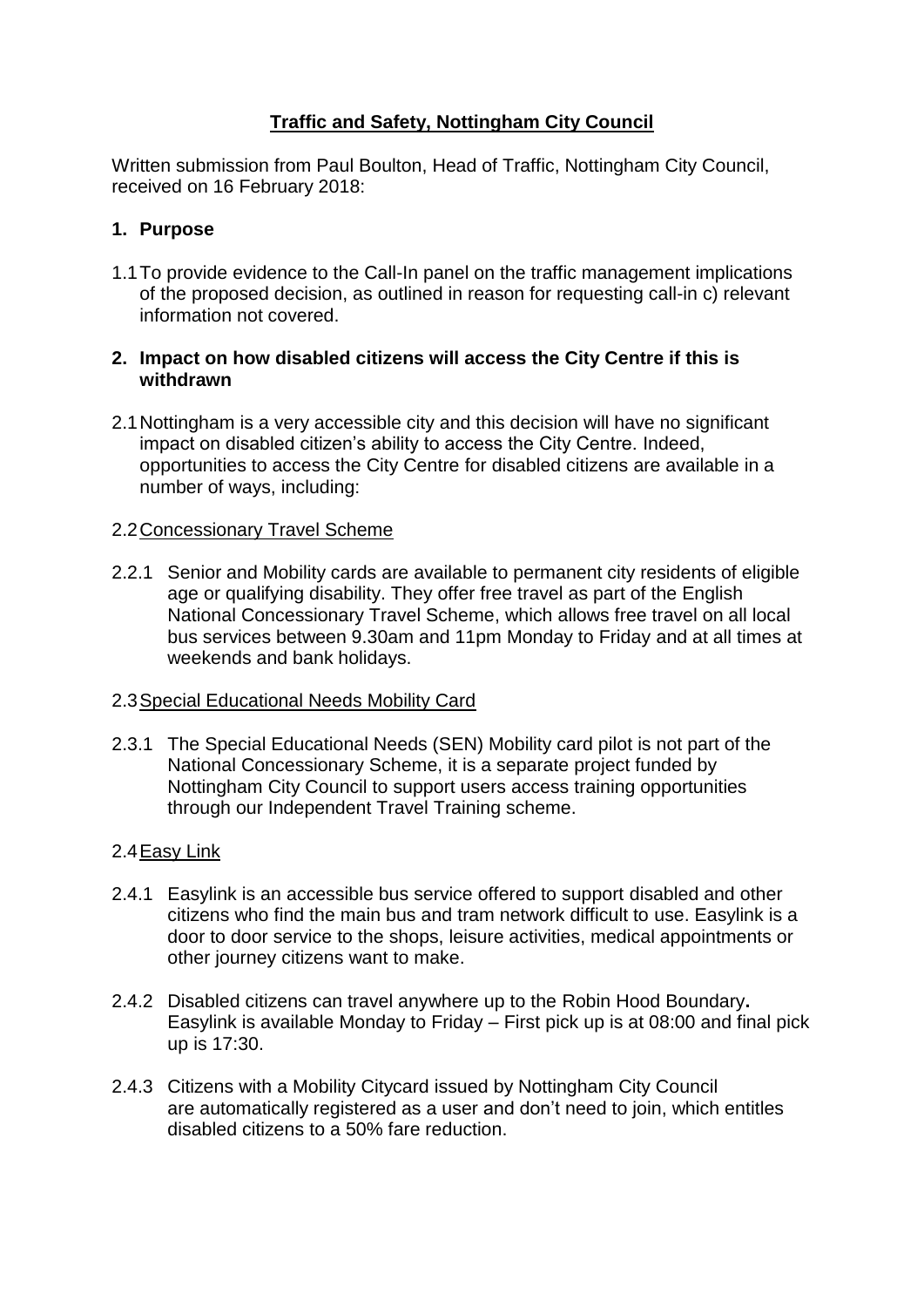### 2.5Disabled Blue Badge Parking Opportunities

- 2.5.1 Blue badge parking spaces for disabled citizens are available both in off-street car parks and in on-street disabled bays.
- 2.5.2 Within City Centre car parks, parking will remain free for the first 4 hours for blue badge holders in Curzon Street, Sneinton Market Square, Motorpoint Arena Car Park and Nottingham Castle Car Parks.
- 2.5.3 Blue badge holders will also still be able to park in Trinity Square, subject to normal parking charges, in the 14 dedicated disabled parking spaces conveniently located close to exit and entry points.
- 2.5.4 There are also over 30 free on-street blue badge parking bays within reasonable proximity to Trinity Square, not to mention the many more across the City Centre.
- 2.5.5 Finally, further free on-street parking opportunities are also available for disabled citizens in the 1400 Pay & Display bays located across the City Centre, about 200 of which are in the general vicinity of Trinity Square. Parking in these bays is free for blue badge holders.

### **3. Availability of on-street parking in proximity to Trinity Square given increased demand arising from withdrawal of free parking from Trinity Square**

- 3.1As outlined above, there are over 30 free on-street blue badge parking bays located within the general vicinity of Trinity Square, not to mention the many more across the City Centre.
- 3.2The free disabled bays within the general vicinity of Trinity Square include:
	- $\bullet$  Burton Street (outside E-On) 5 Spaces
	- Burton Street (outside Guildhall) 2 Spaces
	- Burton Street (outside Royal Concert Hall) 3 Spaces
	- Wollaton Street (outside Best Western Hotel) 2 Spaces
	- Wollaton Street (east of Best Western Hotel) 4 Spaces
	- Queen Street (east side) 4 Spaces
	- King Street (west side)  $-4$  Spaces
	- Peachey Street (south side) 2 Spaces
	- Glasshouse Street (west side) 5 Spaces
- 3.3In addition, further free on-street parking opportunities are also available for disabled citizens in the 1400 Pay & Display bays located across the City Centre, approximately 200 of which are located in the general vicinity of Trinity Square.
- 3.4Pay & Display bays located in the general vicinity of Trinity Square, which are free to use by blue badge holders, include in North Sherwood Street, Bluecoat Close, Shakespeare Villas, Shakespeare Street, Wollaton Street, Perth Street, Rick Street, Kent Street and King Edward Street. Others are also close by.